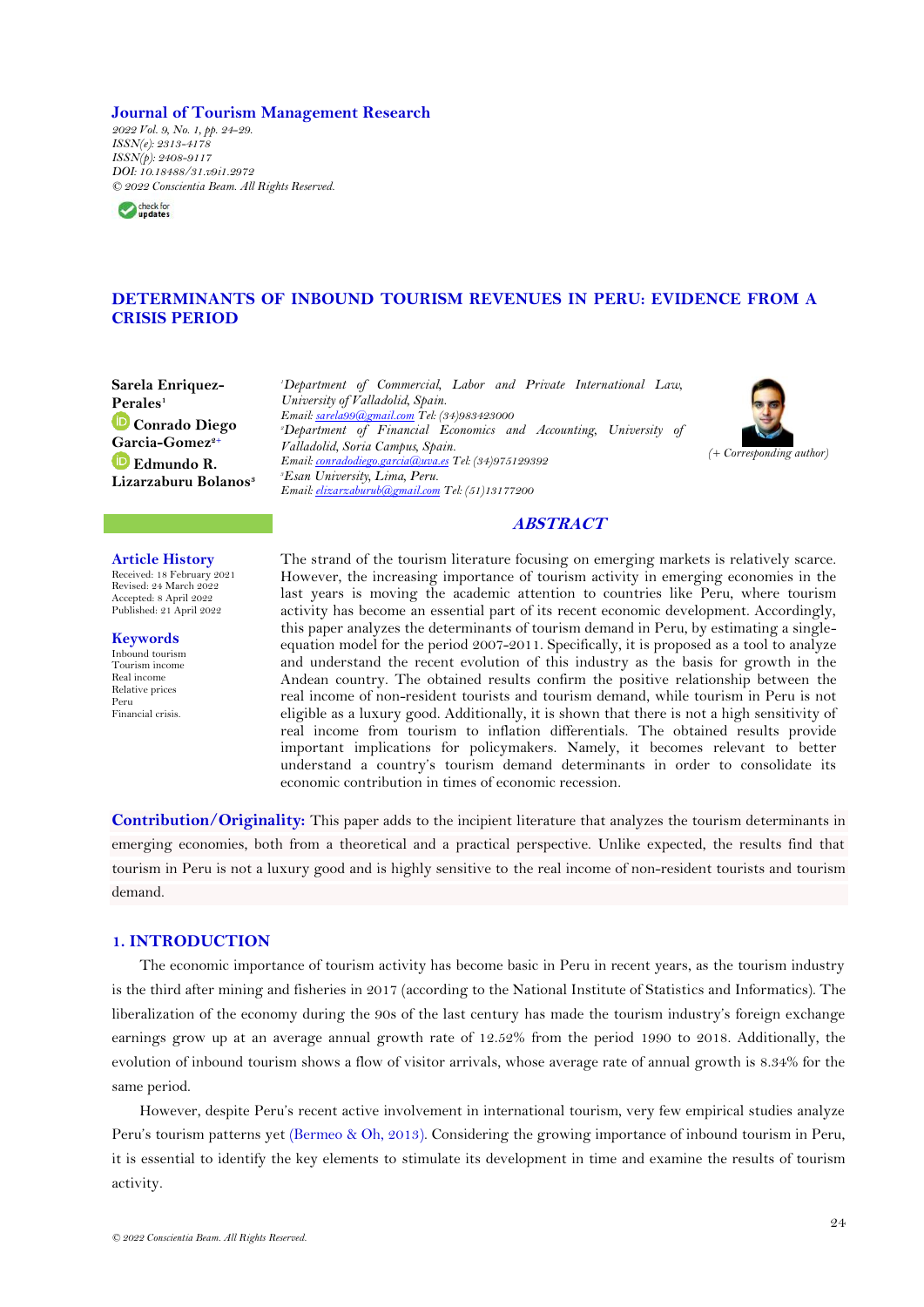#### **Journal of Tourism Management Research, 2022, 9(1): 24-29**

Consequently, the aim of this study is to empirically test the determinants of foreign tourism revenues in Peru from 2007 to 2011, namely foreign income and relative price levels. Based on the classical theory of demand, the obtained results show that foreign real income and income from tourism are positively related. Besides, tourism in Peru is not eligible as a luxury good.

On the one hand, this paper contributes to the literature on tourism revenues determinants in an emerging country. Although some recent studies in emerging economies are being carried out recently (e.g., [\(Habibi, 2017;](#page-4-1) [Muryani, Permatasari, & Esquivias, 2020\)](#page-5-0)), this is the first study in Peru. Additionally, the results are obtained during the 2007 financial crisis, which provides new insight by considering the effects of adverse macroeconomic conditions.

# **2. CONCEPTUALIZATION AND HYPOTHESES**

#### *2.1. Tourism Demand*

The study of tourism demand determinants is a relevant topic in the traditional tourism literature [\(Alvarez,](#page-4-2)  [Garcia, & Gordo, 2007;](#page-4-2) [Lim, 1997;](#page-5-1) [Martin & Witt, 1989;](#page-5-2) [Smeral & Witt, 1996;](#page-5-3) [Witt & Witt, 1995\)](#page-5-4). Besides, recent studies are focusing on emerging economies such as Indonesia [\(Muryani et al., 2020\)](#page-5-0), Brazil [\(Tavares & Leitao,](#page-5-5)  [2017\)](#page-5-5), Malaysia [\(Habibi, 2017\)](#page-4-1), and South Africa [\(Durbarry, Nicolas, & Seetanah, 2009\)](#page-4-3).

In these studies, various factors affecting the tourism demand of a country are analyzed, such as prices, costs, and social and psychological considerations regarding the behavior of tourists. For the Peruvian case, a study by Scotiabank in 2001 indicates that the main factors affecting tourism demand in Peru are the income level of the major emitting countries and the relative prices of tourism in the competing countries of Peru. To a lesser extent, the supply of attractions and services, information and tourism marketing, and social and political stability of the country are also relevant dimensions. However, there cannot be found any empirical research that models such determinants of tourist demand in Peru in recent literature, being the existing ones are merely descriptive of the situation.

### *2.2. Tourists' Income*

Previous studies show the importance of tourists' income as one of the main determinants of tourism income in an economy [\(Dogru, Sirakaya-Turk, & Crouch, 2017;](#page-4-4) [Lise & Tol, 2002;](#page-5-6) [Muryani et al., 2020;](#page-5-0) [Ryan, 1991\)](#page-5-7).

According to economic theory, tourism spending is a "higher" good or luxury, and therefore, one would expect the income elasticity to be greater than unity. However, the higher propensity to travel, associated with increased competitiveness in the sector and the development of new technologies, which has favored the emergence of the socalled "mass tourism", could have changed that feature [\(García-Gómez, Bilgin, Demir, & Díez-Esteban, 2021\)](#page-4-5).

[Ryan \(1991\)](#page-5-7) points out that in times of economic recession, tourism demand becomes inelastic with respect to income. Thus, during a period of financial turbulences, income elasticity with respect to tourism demand in Peru should tend to be inelastic.

Thus, the first hypothesis is stated as follows: *Hypothesis 1: The income elasticity of tourism revenues in Peru is less than unity and aimed to be inelastic.*

### *2.3. Relative Prices*

The second determinant of tourism demand is competitiveness or the relative price of the country as a tourist destination.

First, tourism demand does not refer to a single product but encompasses a set of goods and services that are part of the consumption basket of a typical tourist (among them, hotel and catering services, transportation, and travel agencies). Second, the price competitiveness of a tourist destination, like any other asset, must measure the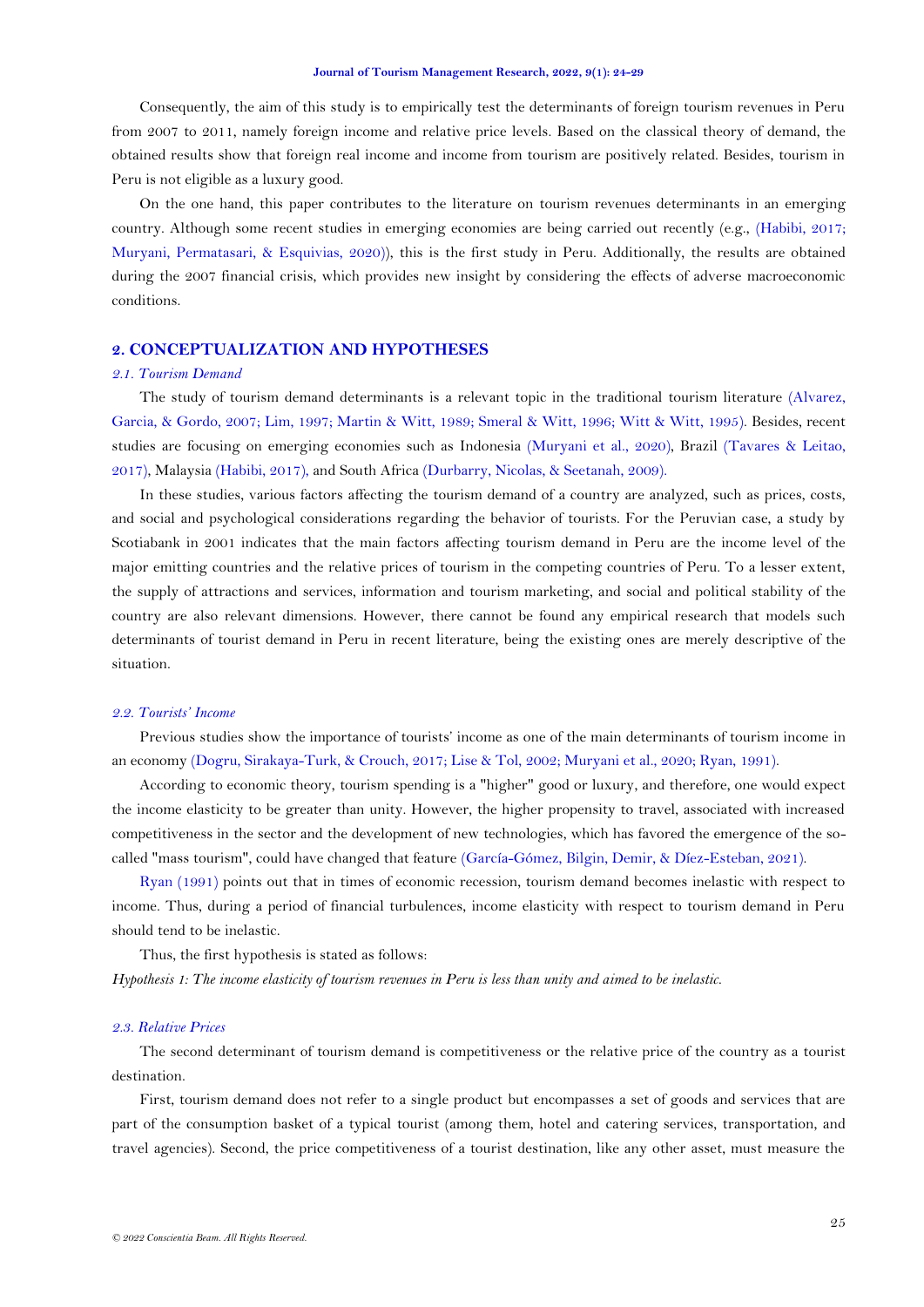price movements of that destination, addressing not only the source markets of tourists but also alternative destinations.

Empirical evidence indicates that the sensitivity of international tourism demand to relative prices varies depending on the degree of development of a tourist destination [\(Syriopoulos & Sinclair, 1993\)](#page-5-8). In this sense, Peru has historical, cultural, natural, and adventure resources that have not yet been put in value optimally. With proper investment in infrastructure and ancillary services and an adequate promotion, these resources would be able to become competitive tourism products internationally. Therefore, it can be said that tourism in Peru is in a nascent stage. In this sense, inflation differentials with respect to the currencies of its main receptors (Dollar and Euro) inversely influence tourism incomes.

Thus, the second hypothesis is posed as follows:

*Hypothesis 2: The price elasticity of tourism revenues in Peru is negative.*

# **3. VARIABLES' DEFINITION AND MODEL SPECIFICATION**

The study sample consists of macroeconomic data from the Peruvian economy for 2007-2011 taken from various official sources: Central Reserve Bank of Peru, National Institute of Statistics and Informatics, Andean Community, Ministry of Foreign Trade and Tourism, OECD, and World Tourism Organization.

Most previous studies in this field are based on the classical theory of demand. Economic theory points out that price is an important determinant of demand. Therefore, tourism demand studies conceptualize two price components: the cost of living at a destination and the cost of tourism in competing destinations [\(Dogru et al.,](#page-4-4)  [2017\)](#page-4-4).

Thus, tourism expenditures will be a decision in the process of resource allocation among the various components of spending. Furthermore, it is assumed that the elasticity of tourist services is infinite so that demand can be estimated in isolation without incurring estimation bias [\(Alvarez et al., 2007\)](#page-4-2)<sup>1</sup>.

The relevant dependent variable of the study is Tourism Demand (TD). It is proxied by the income from the Travel section of the Balance of Payments provided by the Central Reserve Bank of Peru. This variable refers to the value of goods and services acquired from an economy for their own use or gifts by nonresidents during their visits. It has excluded the expenses associated with international transport of non-residents on their visits to other economies, which appears under the "Passenger Transport Services" section. The total income has been deflated by a price index representative of the consumption of non-resident tourists. This index is compiled from the COICOP (Classification of Individual Consumption According to Purpose) groups consumer price index, adding them as a weighted average with weights, considering the structure of nonresidents tourist expenditure in Peru arising from the Tourism Satellite Account of Peru that elaborates the Andean Community.

The first independent variable is the real income of non-resident tourists (NRT). It measures the prices in a destination relative to prices in the tourist-originating country and captures the effects of price differences between the origin country and receiving destinations [\(Dogru et al., 2017\)](#page-4-4). NRT is proxied by using the real income of the main origin markets of tourists visiting Peru to proxy that variable. NRT has been calculated as a geometric average of the real GDP of the main generating tourism countries to Peru (USA, Argentina, Spain, Brazil, UK, France, Canada, Germany, Japan, and Italy)<sup>2</sup>, where the weights are calculated according to the importance of tourists from each country in the total number of tourists, according to information supplied by the Ministry of Tourism and OECD. No correction is applied by Purchasing Power Parity (PPP) common in other studies because

<sup>1</sup>Although the assumption of infinite supply elasticity could be very restrictive for destinations under development or expansion, we believe that the situation in Peru is fulfilled thanks to the abundant supply of tourist accommodation, despite the lack of adequate transport infrastructure network.

<sup>&</sup>lt;sup>2</sup> Border movements made by citizens of Chile, Bolivia and Ecuador have been excluded because, in most cases, they are not related to tourism, but to business or personal purposes, as shown by the records of the Department of Immigration and Naturalization (DIGEMIN).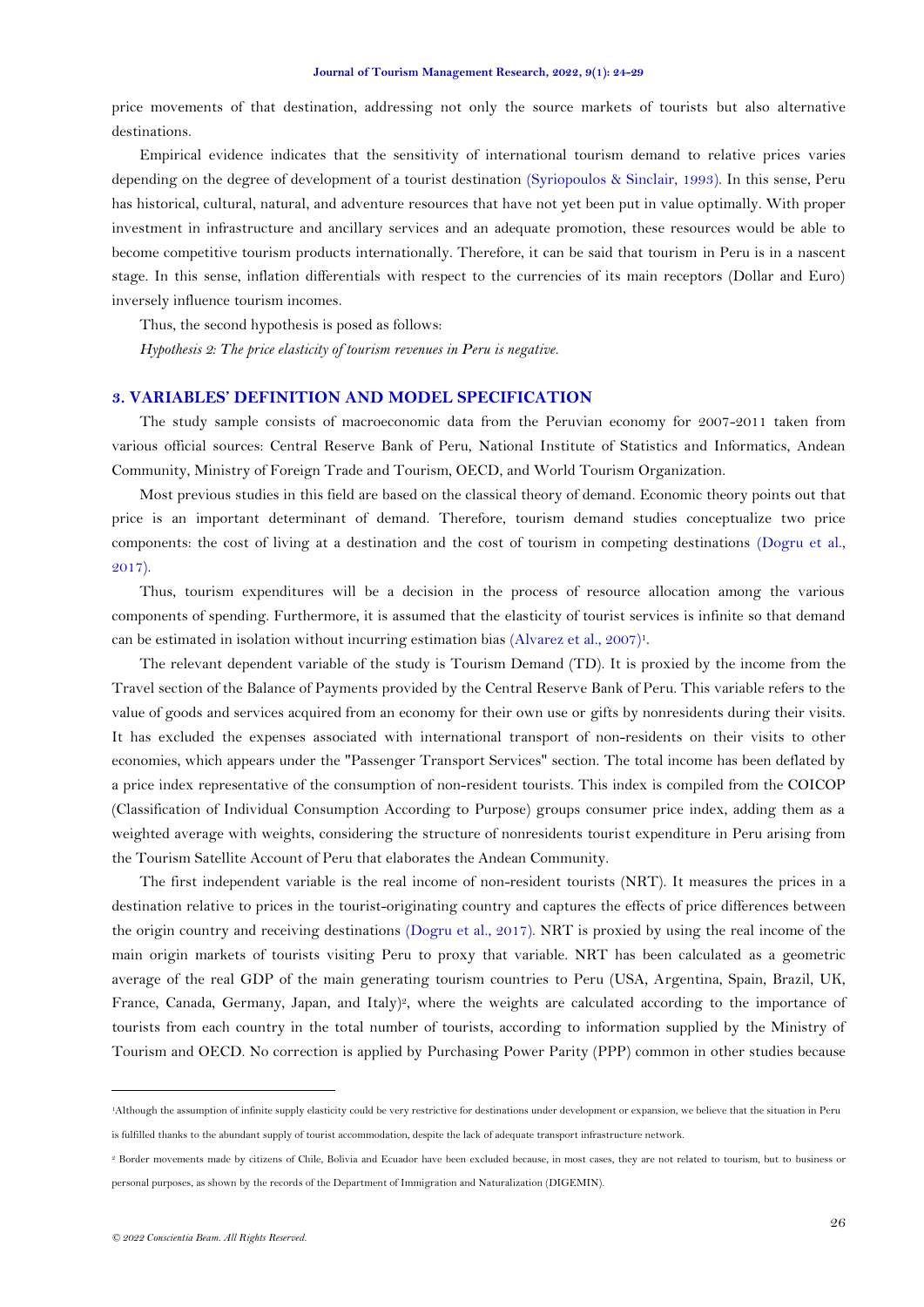the estimation of the PPC is subject to many uncertainties. Besides, being a series of constant prices, this correction only causes a change in the level of the series, what would not affect the estimation of the basic parameters of the model.

Lastly, relative prices (RP) have been calculated using the standard formula of the real effective exchange rates. Thus, prices are approximated by the consumer price index of the sending countries. The weights have been considered in terms of the importance of each issuing country in the total flow of tourists.

The proposed model is as follows:

$$
TD_t = \beta_0 + \beta_1 NRT_t + \beta_2 RP_t + \varepsilon_{i,t},
$$
\n(1)

Where *t* indexes time (calendar quarters), and  $\varepsilon_{i,t}$  stands for the stochastic error. To test the hypotheses, a model of a single-equation error correction mechanism is used.

### **4. RESULTS AND DISCUSSION**

[Table 1](#page-3-0) shows the evolution of tourism receipts in USD million annualized over the period 2007-2011.

<span id="page-3-0"></span>

| <b>Table 1.</b> Evolution of tourism revenues in Peru.                                                                                   |                                |        |       |       |       |  |
|------------------------------------------------------------------------------------------------------------------------------------------|--------------------------------|--------|-------|-------|-------|--|
|                                                                                                                                          | 2007                           | 2008   | 2009  | 2010  | 201   |  |
| <b>Tourism Revenues</b>                                                                                                                  | .950                           | . .991 | 2.046 | 2.008 | 2.360 |  |
| <br>$0.72222 - 0.022$<br>the contract of the contract of the contract of the contract of the contract of the contract of the contract of | $\sim$ $\sim$<br>$\sim$ $\sim$ | P(X)   |       |       |       |  |

**Note:** Data in millions of USD. Source: Balance of Payments BCRP.

The upward trend of tourism revenues is interrupted in 2010 by the worsening financial crisis in Europe and the United States, which are the major tourism source markets for Peru. This allows us to think that tourism demand is somewhat sensitive to changes in the economic situation of the countries of origin of tourists. However, the initial growing path is resumed in 2011.

<span id="page-3-1"></span>[Table 2](#page-3-1) reports the Pearson correlations among the variables. While the real income of non-resident tourists (NRT) is positively related to tourism demand (TD), the relationship turns negative for the case of relative prices (RP).

| <b>Table 2.</b> Correlations of the variables. |             |            |  |  |  |
|------------------------------------------------|-------------|------------|--|--|--|
| Variable                                       | <b>NRT</b>  | RР         |  |  |  |
| TD.                                            | ***<br>0.91 | $-0.01***$ |  |  |  |
| NRT                                            |             | $-0.01$    |  |  |  |

Note: \*\*\* indicates a confidence level greater than 99%, \*\* 95%

<span id="page-3-2"></span>

| <b>Table 3.</b> Results of the estimation of model 1. |            |                   |  |  |  |
|-------------------------------------------------------|------------|-------------------|--|--|--|
|                                                       | (1)        | $\mathcal{L}$     |  |  |  |
| <b>NRT</b>                                            | $0.01***$  | $0.01^{\ast\ast}$ |  |  |  |
|                                                       | $(-21.53)$ | $(-21.45)$        |  |  |  |
| <b>RP</b>                                             | $-0.51***$ | $-0.50***$        |  |  |  |
|                                                       | $(-9.48)$  | $(-9.51)$         |  |  |  |
| <b>ROBUST</b>                                         | NO.        | <b>YES</b>        |  |  |  |
| Constant                                              | $14.83*$   | $11025*$          |  |  |  |
|                                                       | (2.46)     | (2.16)            |  |  |  |
| R-squared                                             | 0.90       | 0.79              |  |  |  |
| Durbin – Watson                                       | 2.45       | 2.11              |  |  |  |

Note: Numbers in parentheses represent the posterior standard deviations. \*\*\*<br>significant at 99% confidence level; \*\* 95%; \* 90%.

The proposed hypotheses are tested following the single-equation error correction mechanism, which allows considering current values of integrated variables, by ordinary least squares (OLS), to obtain estimates of long-run parameters. An estimation using the *robust* parameter is also provided. Results are reported in [Table 3.](#page-3-2)

On the one hand, the obtained results show that the real income of non-resident tourists (NRT) is significant and positively related to tourism demand (TD). However, the income elasticity with respect to tourism demand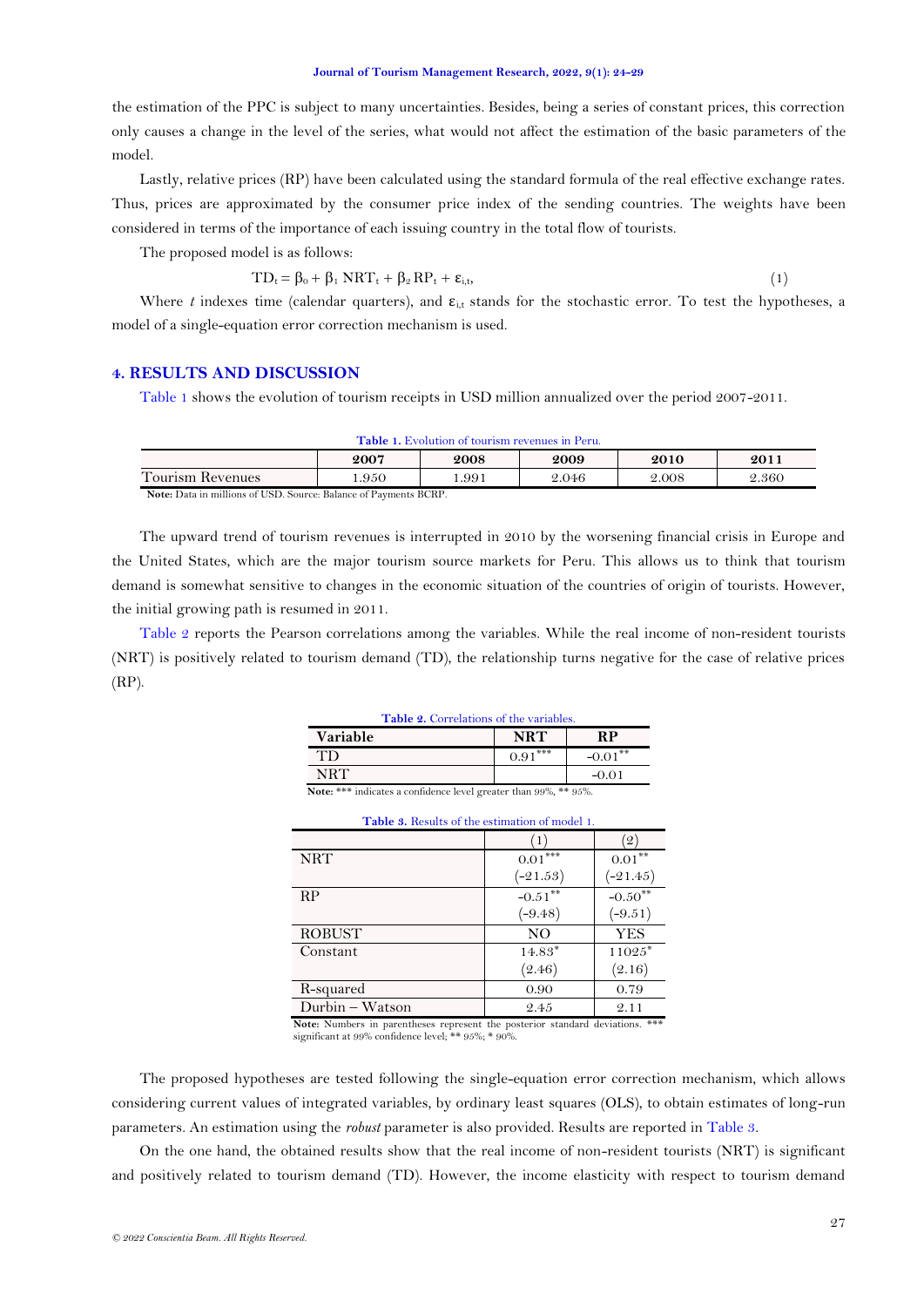reaches a value of 0.01, meaning that tourism cannot be considered a luxury good. Meanwhile, the low value of the coefficient shows a tendency to no income elasticity with respect to tourism demand in periods of crisis [\(Ryan,](#page-5-7)  [1991\)](#page-5-7), thus confirming the first hypothesis. These results reveal that Peru is a paradigmatic case of the extension of "mass tourism" in emerging countries.

On the other hand, Relative Prices (RP) have a significant negative relationship with tourism demand (TD). Additionally, the sensitivity of revenues from tourism versus relative prices has an estimated elasticity that reaches -0.51. This result confirms our second hypothesis. Accordingly, the response of tourism income in Peru to changes in inflation differentials is not high since the Peruvian tourism industry is in a developing stage. In fact, the appreciation of the PNS (Peruvian New Sol) against the dollar and especially the euro, has helped to increase tourism revenue during the studied period.

# **5. CONCLUSIONS AND POLICY IMPLICATIONS**

Using macroeconomic data for the period 2007-2011 in Peru, this study finds that the real income of nonresident tourists is positively related to tourism demand, whereas the relationship turns negative when considering relative prices. Additionally, it is shown that tourism in Peru is not eligible as a luxury good, while there is not a high sensitivity of real income from tourism to inflation differentials.

These results may have some relevant implications for policymakers. A better understanding of tourism demand in times of economic recession is provided, by identifying relevant variables: real income of non-resident tourists and relative prices. Thus, the authorities should better identify the relevant generating tourism countries to Peru and establish a policy to better diversify them. In this sense, it is important to promote a differentiated touristic offer. Additionally, the obtained results are related to a crisis period. Hence, it is essential to maintain the growth path of Peruvian tourism to consolidate it in periods of economic stability too.

One of the main limitations of this study is the lack of reliable data on the main competitors of Peru. Besides, the proposed model is purely economic, lacking the analysis of other relevant variables such as the supply of attractions and services, information and tourism marketing, and the social and political stability of the country. Thus, possible lines of future research could be directed towards improving the proposed model by introducing these and other macroeconomic variables that consider issues such as climate and alike.

**Funding:** This study received no specific financial support.

**Competing Interests:** The authors declare that they have no competing interests.

**Authors' Contributions:** All authors contributed equally to the conception and design of the study.

# **REFERENCES**

- <span id="page-4-2"></span>Alvarez, J., Garcia, C., & Gordo, E. (2007). An analysis of the determinants of non-resident tourism in Spain. *Economic Bulletin – Bank of Spain, Jun*, 1-15.
- <span id="page-4-0"></span>Bermeo, E., & Oh, J. (2013). What determines international tourist arrivals to Peru? A gravity approach. *International Area Studies Review, 16*(4), 357-369.Available at: https://doi.org/10.1177/2233865913505103.
- <span id="page-4-4"></span>Dogru, T., Sirakaya-Turk, E., & Crouch, G. I. (2017). Remodeling international tourism demand: Old theory and new evidence. *Tourism Management, 60*, 47-55.Available at: https://doi.org/10.1016/j.tourman.2016.11.010.
- <span id="page-4-3"></span>Durbarry, R., Nicolas, J., & Seetanah, B. (2009). The determinants of tourism demand in South Africa using a dynamic panel data approach. *Tourism Analysis, 14*(3), 375-385.Available at: https://doi.org/10.3727/108354209789704968.
- <span id="page-4-5"></span>García-Gómez, C. D., Bilgin, M. H., Demir, E., & Díez-Esteban, J. M. (2021). Leverage and performance: The case of the US hospitality industry. *Quantitative Finance and Economics, 5*(2), 228-246.
- <span id="page-4-1"></span>Habibi, F. (2017). The determinants of inbound tourism to Malaysia: A panel data analysis. *Current Issues in Tourism, 20*(9), 909- 930.